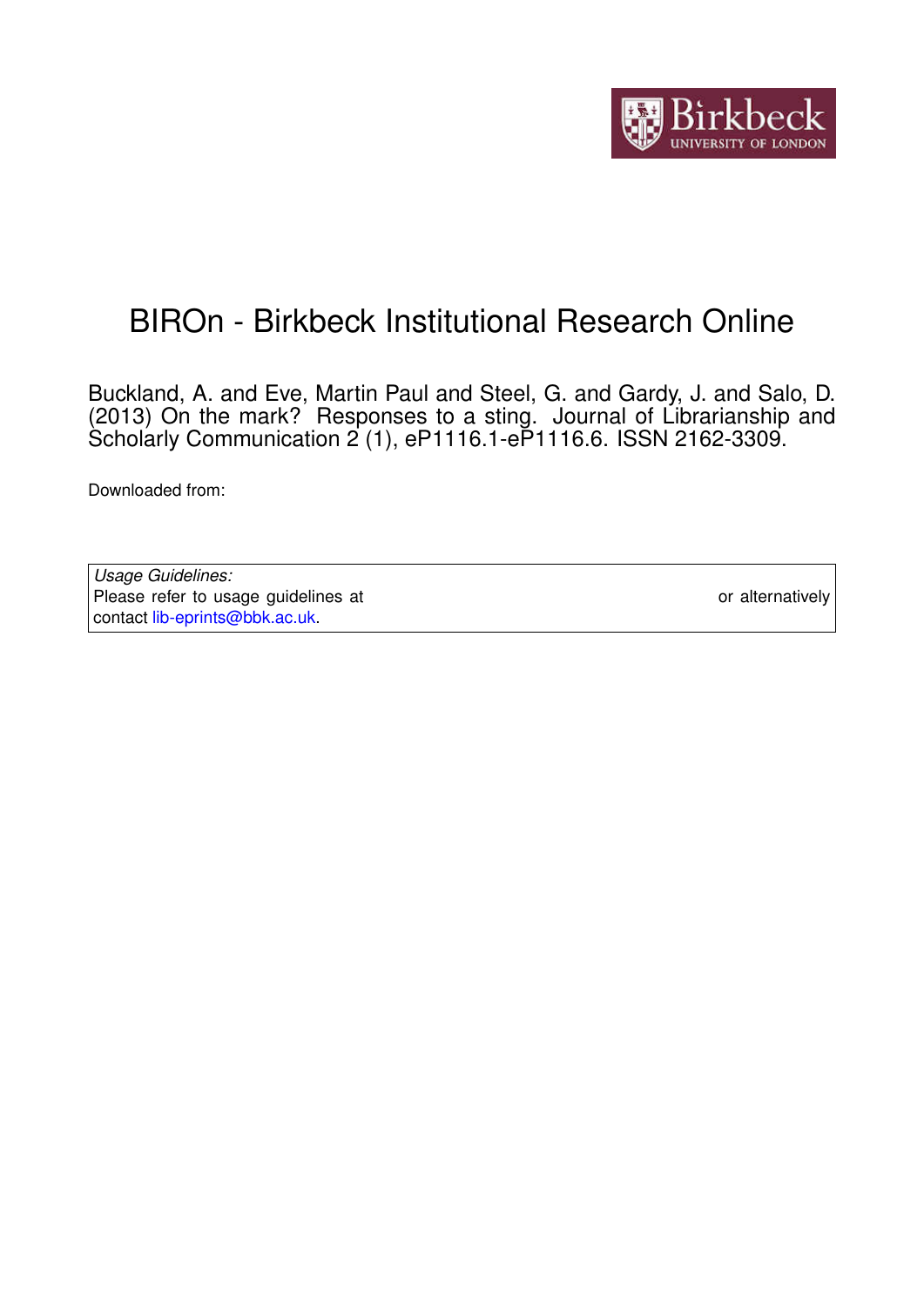### **[Journal of Librarianship and Scholarly Communication](http://jlsc-pub.org/jlsc)**

Volume  $2 \mid$  [Issue 1](http://jlsc-pub.org/jlsc/vol2/iss1) [eP1116](http://jlsc-pub.org/jlsc/vol2/iss1/7)

## On the Mark? Responses to a Sting

Amy Buckland, Martin Paul Eve, Graham Steel, Jennifer Gardy, Dorothea Salo

Buckland, A, Eve, M, Steel, G, Gardy, J, Salo, D. (2013). On the Mark? Responses to a Sting. *Journal of Librarianship and Scholarly Communication* 2(1):eP1116. http://dx.doi.org/10.7710/2162-3309.1116

© 2013 by the author(s). This open access article is distributed under a Creative Commons Attribution License, which allows unrestricted use, distribution, and reproduction in any medium, providing the original author and source are credited.

JLSC is a quarterly journal sponsored and published by Pacific University Library | ISSN 2162-3309 | http://jlsc-pub.org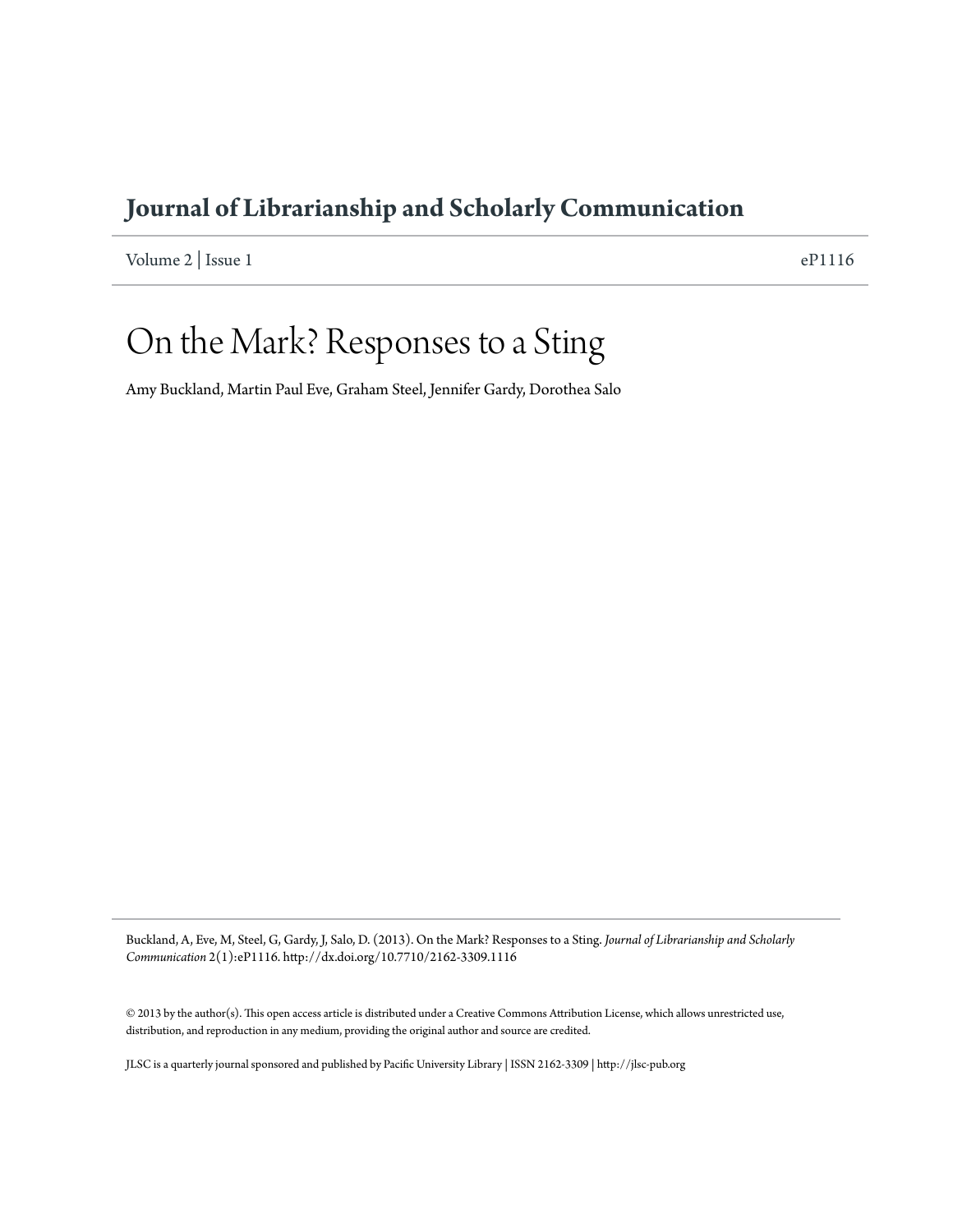# On the Mark? *Responses to a Sting*

#### **Simply Unsustainable**

Amy Buckland *eScholarship, ePublishing & Digitization Coordinator, McGill University Library*

It all seems very simple. A researcher writes up her findings to share them with her community. The findings are sent to a journal where the editor sends the manuscript out to peers to read. The reviewers comment and return the manuscript to the editor. The editor either asks the researcher to address the comments, or rejects the manuscript based on the reviews. The researcher sends their final manuscript to the editor, who in turn works with the publisher to ensure dissemination. Done.

Except that it's not that simple. The pressures of tenure and promotion, the rigor (or lack thereof) in the peer review system, the cost of journal subscriptions, and other implications from the move to online scholarship aren't immediately visible in the scholarly communication environment, but they play a very real role. Scholarly publishing is ripe for change and involved—authors, reviewers, editors, publishers, librarians, and readers owe it to our future selves to start challenging legacy processes. We built the scholarly publishing system because research deserves to be shared, but that intention has been lost in favor of financial and status motives.

Published on October 4, 2013, in *Science*, "[Who's](http://www.sciencemag.org/content/342/6154/60.full) [Afraid of Peer Review?"](http://www.sciencemag.org/content/342/6154/60.full)1 by John Bohannon attempted to evaluate the peer review system. Focusing solely on open access (OA) journals, Bohannon's findings were controversial. The lack of rigorous peer review in the

journals surveyed further bolstered the claims of OA detractors that open journals are lesser than their tollaccess counterparts. OA advocates pointed to the fact that many toll-access journals would have the same issues if they were studied similarly.

The current scholarly publishing system is unsustainable. Financially, libraries can't continue to pay rising subscription rates for big packages (there is no such thing as doing more with less). Ethically, using taxpayer money for research that taxpayers can't read without a subscription is unacceptable. If we all believe that research deserves to be shared (see my previous statement regarding why we built scholarly publishing in the first place), the system must evolve. Yes, business models will have to change—just as they have in many industries now that online life is the norm. Those who still believe this change doesn't affect scholarly publishing and academia are naïve, and need to quit putting up road blocks for the rest of us who understand how many opportunities are now open to publishing.

Whether one agrees (or not) with its approach or conclusions, Bohannon's article serves as yet another call for the evolution of scholarly publishing. While the issue at hand may be the traditional process of peer review, the underlying issues—the purpose of publishing in academic life; the tension between public good and commercial ends; the necessity of transparency in the conduct and assessment of scholarship—are even more



© 2013 Buckland, Eve, Steel, Gardy, & Salo. This open access article is distributed under a Creative Commons Attribution 3.0 Unported License, which allows unrestricted use, distribution, and reproduction in any medium, provided the original author and source are credited.

<sup>1</sup> <http://www.sciencemag.org/content/342/6154/60.full>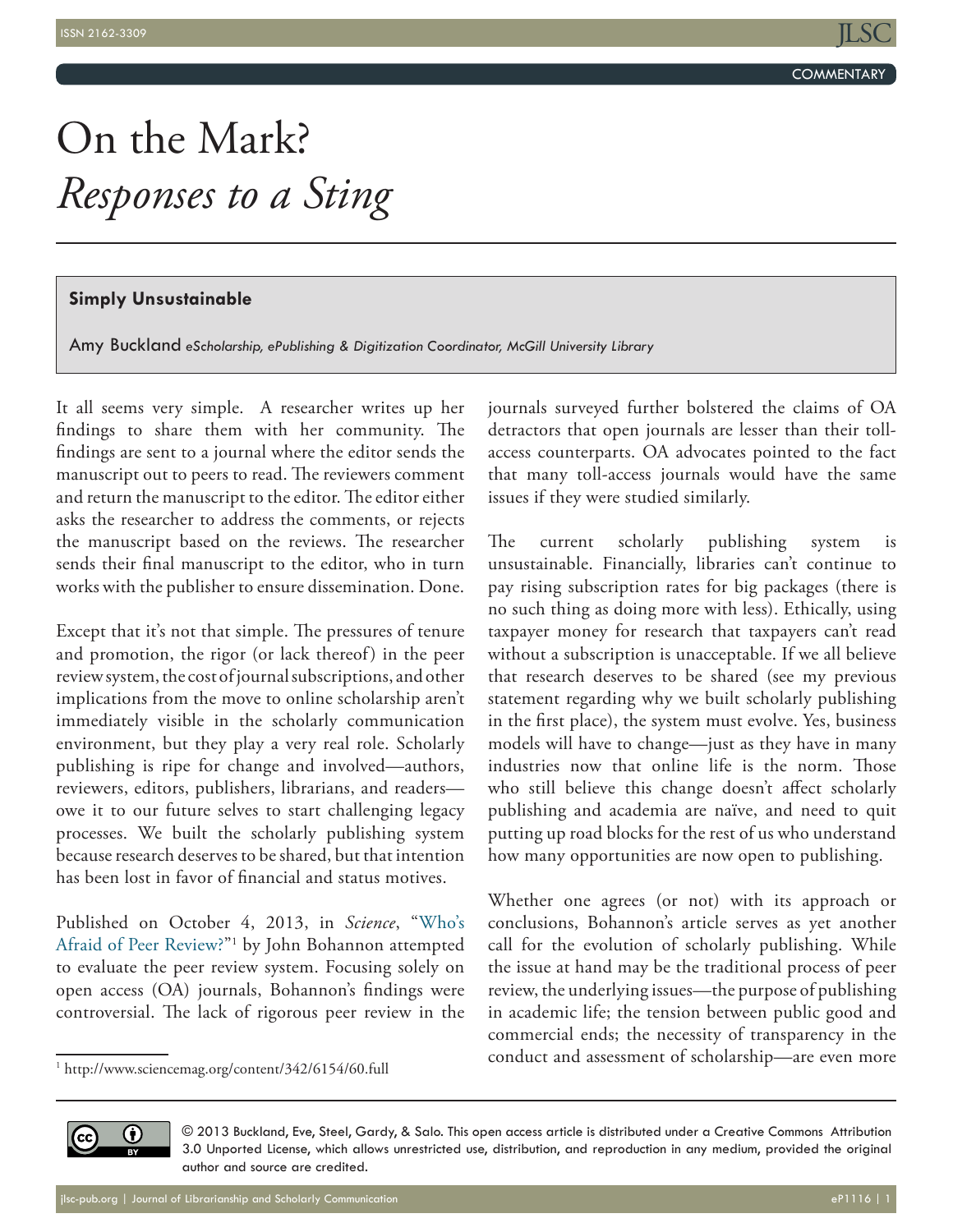inconsistencies of peer review. And, finally, Salo tackles the "sting"—and the need for even more of them.

We hope that all of us involved in the scholarly publishing environment will heed the call of these authors—and of Bohannon—and continue to seek the necessary reformation of scholarly publishing and a return to our "first principle" of shared knowledge.

#### **What is Enlightenment?: Scholarship, Evaluation and Self-Awareness**

Martin Paul Eve *Lecturer, College of Arts, Lincoln University (UK)*

It becomes clear to most academics early in their career development that publication of scholarly material or scientific research fulfils two distinct and discrete functions. The first is to communicate research findings to a broader audience and to enter into the global conversation that forms the discipline. The second is less noble but nonetheless necessary: there is a need to ascribe relative value to work; to rank scholars and scientists; and for hiring, firing, and tenure committees to find proxy measures for this evaluative function. One of the outcomes of the Open Access movement, as a subset of its primary aims, has been to expose the fact that the former aspect, which should be the true purpose of academia, has been occluded in favour of the latter. We must dare to know better than this.

The reasons for this masking are clear. Under continuing contemporary conditions, in which a scarcity of academic jobs leads to intense competition and breeds precarious labour practices, it is imperative for senior faculty to have recourse to valid proxy metrics. For, while each piece of scholarship and scientific research carries with it a type of incomparable uniqueness akin to that found in art, without comparison there cannot be competition; without relative comparison it would be impossible to match applicants to the sparse number of jobs.

The true problem, however, is that these proxy measures have become drivers, rather than assessors. Publication venues (rather than articles) are assessed on their prestige factor (by which I mean the value they confer through their names; names-as-proxies) with which authors want their work to be associated, often formalised into

the flawed Impact Factor.<sup>1</sup> Academic freedom to select a publication destination is then most commonly used to merely "select" the venue that has previously fared best as a proxy measure of quality. In this way, the sole prioritised criterion for publication becomes the perceived value of the proxy measure and neither reach nor public accessibility.2

In his recent dubious *Science* sting piece, John Bohannon singled out open access journals to show that many had poor, or no, quality control measures. He did not conduct the same experiment on toll-access journals; his own "control" was missing in action. What I think might be interesting, however, is to consider that Bohannon's very method implies an assumption: that the role of journals and publishers is to shape themselves as valid proxy measures for value by grouping good material under one name. Yet, this type of pre-filtering to appease evaluation should not be driving us and may not even be relevant in the digital age.3 Material should be published where it will have the furthest reach and societal impact, for better reasons than the appeasement of metrics,

<sup>&</sup>lt;sup>1</sup> Brembs, B., Button, K., & Munafò, M. (2013). Deep impact: Unintended consequences of journal rank'. *Frontiers in Human Neuroscience*, *7*, 291.<http://dx.doi.org/10.3389/fnhum.2013.00291>

<sup>&</sup>lt;sup>2</sup> Of course, there is a difference between publishing's roles in ontological as opposed to epistemological spheres: is being published about the material existing, or about it being known to the right audiences? See Bhaskar, M. (2013), *The content machine: Towards a theory of publishing from the printing press to the digital network*, p. 19, following John Thompson.

<sup>3</sup> See Fitzpatrick, K. (2011). *Planned obsolescence: Publishing, technology, and the future of the academy*. New York: New York University Press.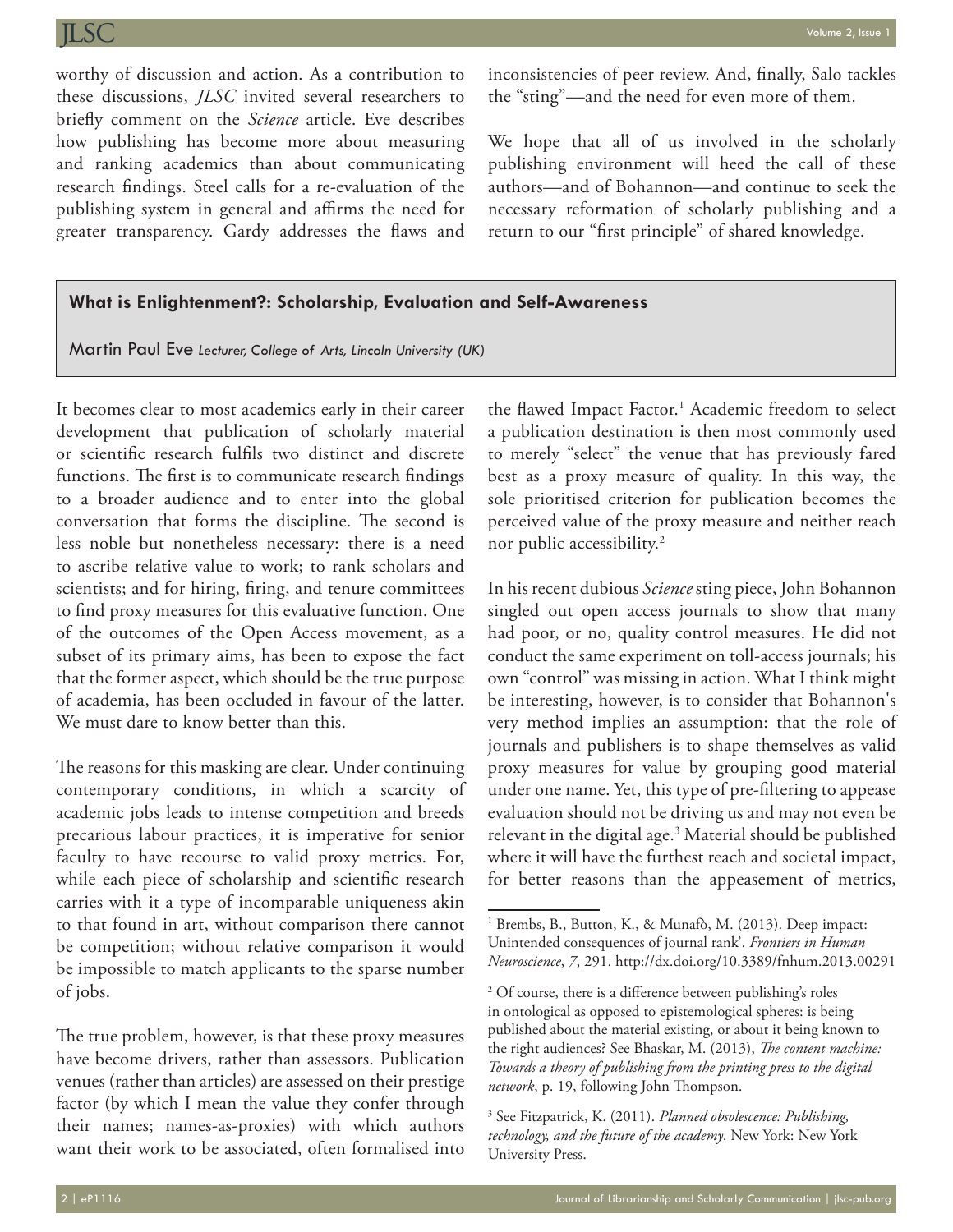

<sup>4</sup> I am well aware of the argument that impact is gained by the right people having access to knowledge and not through the broadest possible access. It seems clear to me that the right people will certainly have access when everybody does.

subscription-based commercial academic publishing and our own self-incurred minority of playing childish games. Indeed, part of our enlightenment must be an awareness of the bounds that constrain and structure our publication practices but also a return to the work itself rather than being governed by proxies for hiring and promotion.

#### **Talk about Scoring an Own Goal!**

Graham Steel *Patient Advocate and Open Science Enthusiast*

One of the first to comment on Bohannon's article was PLOS co-founder [Michael Eisen](http://en.wikipedia.org/wiki/Michael_Eisen)<sup>1</sup> who [tweeted,](https://twitter.com/mbeisen/status/385826903287808000)<sup>2</sup> "I confess. I wrote the Arsenic DNA paper to expose flaws in peer-review at Science [http://www.michaeleisen.org/](http://www.michaeleisen.org/blog/?p=1439) [blog/?p=1439](http://www.michaeleisen.org/blog/?p=1439) @sciencemagazine." A pull-quote from his blog post states, "There are deep problems with science publishing. But the way to fix this is not to curtain open access publishing. It is to fix peer review."

Shortly after, [Ivan Oransky](http://retractionwatch.wordpress.com/about/)<sup>3</sup> of [Retraction Watch](http://retractionwatch.wordpress.com/)<sup>4</sup> [tweeted,](https://twitter.com/ivanoransky/status/385827144519008256) 5 "@sciencemagazine reporter spoofs hundreds of open access journals with fake papers [http://bit.](http://bit.ly/1bAt5Hu) [ly/1bAt5Hu.](http://bit.ly/1bAt5Hu)" A pull-quote from that blog post notes:

[Bohannon's analysis](http://retractionwatch.wordpress.com/2013/10/03/science-reporter-spoofs-hundreds-of-journals-with-a-fake-paper/www.sciencemag.org/content/342/6154/60.full), 6 which goes into far more depth, demonstrates an appalling lack of peer review and quality control at the journals he spoofed. But it's important to note, given the heated and endless debates between open access advocates and traditional publishers, that there was no control group.

In amongst all of the blog posts that followed, a key message is contained in the [OASPA response](http://oaspa.org/response-to-the-recent-article-in-science/)<sup>7</sup>:

In our view the most important lesson from this recent article in Science is that the publishing community needs stronger mechanisms to help identify reliable and rigorous journals and publishers, regardless of access or business model. OASPA will continue to scrutinize membership applications according to our membership criteria, and listen to feedback from the community, so that membership within OASPA can continue to be an important signal of quality within the open access ecosystem.

Moreover, it was also pleasing to see [this \(in part\)](http://www.doaj.org/doaj?func=news&nId=315&uiLanguage=en) statement<sup>8</sup> from the DOAJ:

DOAJ fully supports the statement issued by OASPA earlier today which highlights what can and cannot be concluded from the article. It is important to remember that the conclusions drawn by the article only cover a small percentage of open access journals and cannot be applied to the wider open access community.

There are currently 9,948 journals listed in the [DOAJ9](http://www.doaj.org/) and in terms of the overall number of scientific journals, there are in excess of 25,000. As pointed out by many, crucially, there was no "control group" in this operation and several people saw this as *Science* scoring a significant own goal.

Regardless of the clear flaws and weaknesses of Bohannon's analysis, his article (and the OASPA and DOAJ statements) illustrate the need for greater openness and

<sup>1</sup> [http://en.wikipedia.org/wiki/Michael\\_Eisen](http://en.wikipedia.org/wiki/Michael_Eisen)

<sup>2</sup> <https://twitter.com/mbeisen/status/385826903287808000>

<sup>3</sup> <http://retractionwatch.wordpress.com/about/>

<sup>4</sup> <http://retractionwatch.wordpress.com/>

<sup>5</sup> <https://twitter.com/ivanoransky/status/385827144519008256>

<sup>6</sup> [http://retractionwatch.wordpress.com/2013/10/03/science](http://retractionwatch.wordpress.com/2013/10/03/science-reporter-spoofs-hundreds-of-journals-with-a-fake-paper/www.sciencemag.org/content/342/6154/60.full)[reporter-spoofs-hundreds-of-journals-with-a-fake-paper/www.](http://retractionwatch.wordpress.com/2013/10/03/science-reporter-spoofs-hundreds-of-journals-with-a-fake-paper/www.sciencemag.org/content/342/6154/60.full) [sciencemag.org/content/342/6154/60.full](http://retractionwatch.wordpress.com/2013/10/03/science-reporter-spoofs-hundreds-of-journals-with-a-fake-paper/www.sciencemag.org/content/342/6154/60.full)

<sup>8</sup> [http://www.doaj.org/doaj?func=news&nId=315&uiLanguage=](http://www.doaj.org/doaj?func=news&nId=315&uiLanguage=en) [en](http://www.doaj.org/doaj?func=news&nId=315&uiLanguage=en)

<sup>9</sup> <http://www.doaj.org/>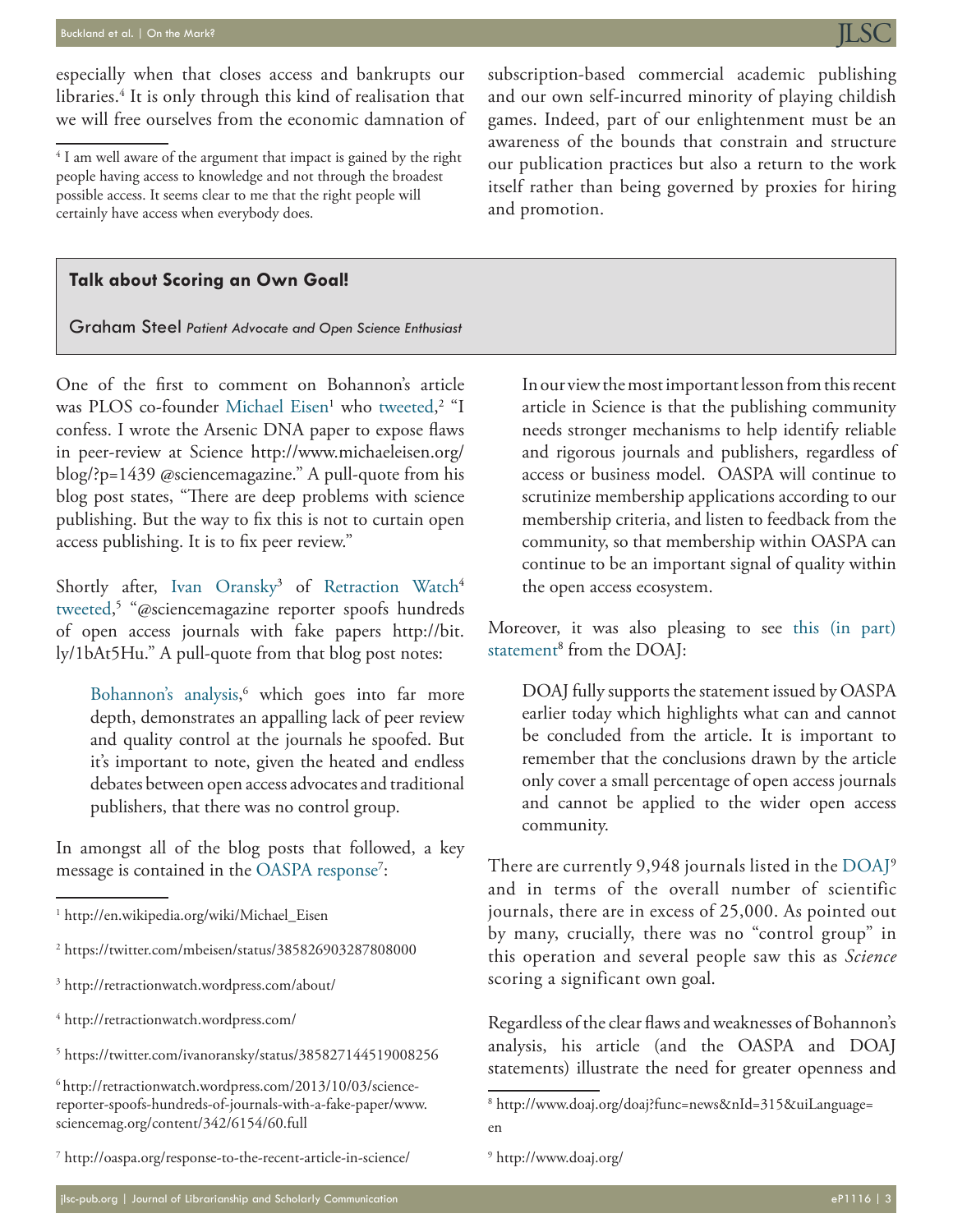accountability from scholarly journals and publishers, whether open access or not. There must be meaningful "signal[s] of quality" for all journals and articles; the more transparent publishing processes are, the easier it will be to determine quality. One encouraging example is the emerging practice of open peer review by publishers like *[JMIR](http://www.jmir.org/)*, <sup>10</sup> *[Frontiers](http://www.frontiersin.org/)*, <sup>11</sup> *[PLOS Medicine](http://www.plosmedicine.org/)*, <sup>12</sup> *[F1000Research,](http://f1000research.com/) 13* and *[PeerJ.](https://peerj.com/) 14*

At fig**[share](http://figshare.com/)**, 15 a community-driven endeavor, we work with and collaborate with a number of publishers in a variety of ways to open up science. For example, in July 2012, figshare partnered with F1000Research<sup>16</sup>:

The ability of fig**share** to visualise research objects, such as datasets in the browser as well as providing detailed metrics on their use is very appealing to traditional publishers. This is the first collaboration between fig**share** and a publisher, but as the size and variety of research outputs continues to grow it is anticipated that publishers will be seeking out this

- <sup>11</sup> <http://www.frontiersin.org/>
- 12<http://www.plosmedicine.org/>
- <sup>13</sup> <http://f1000research.com/>
- <sup>14</sup> <https://peerj.com/>

<sup>15</sup> <http://figshare.com/>

<sup>16</sup> [http://figshare.com/blog/figshare\\_announces\\_partnership\\_with\\_](http://figshare.com/blog/figshare_announces_partnership_with_Faculty_of_1000_new_journal,_F1000_Research/39) [Faculty\\_of\\_1000\\_new\\_journal,\\_F1000\\_Research/39](http://figshare.com/blog/figshare_announces_partnership_with_Faculty_of_1000_new_journal,_F1000_Research/39)

enhanced content for their journals.

In January 2013, fig**share** partnered with *PLOS*17:

"We are delighted to be partnering with *PLOS* on this project, a publisher with a similar ethos," said Mark Hahnel, founder of fig**share**. "We hope this will better enable researchers to do more with the data behind the papers, improving the transparency of the research and aid reproducibility."

And, most recently, fig**share** announced a collaboration on Nature Publishing Group's *Scientific Data*18:

"It introduces a new type of content called the Data Descriptor, which will combine traditional narrative content with in-house-curated structured description of research data, including the methods used to collect the data and technical analyses supporting the quality of the measurements. Initially focusing on the life, biomedical and environmental science communities *Scientific Data* exists to foster data sharing and reuse to accelerate discovery."

The more transparency the better in terms of publishing and we too fully support the statements from OASPA and the DOAJ.

#### **Is it Time to Review the Reviewers?**

Jennifer Gardy *Assistant Professor, School of Population and Public Health, University of British Columbia*

If there is but an iota of good to come from Bohannon's sting, it's that it reinvigorated the debate around the current state of peer review, at least within an anecdotal un-controlled sample of scientific colleagues of low *N*  (perhaps sufficient for a *Science* investigation). For a discipline that prides itself on reproducibility, precision, and accountability, science's peer review process is wildly variable with respect to quantity and quality of reviews, and is generally cloaked in mystery. Some journals

employ two reviewers, others three, some four or more. Some reviews might be so brief as to almost resemble a haiku, while others might compete with the manuscript under review for length. A handful of reviews are signed by the referee, even fewer are made available with the article as part of its history. And, despite the refereeas-gatekeeper model meant to keep flawed studies out of the literature, duds sneak past. Perhaps this is due to inattention on the part of the reviewers but is more

<sup>10</sup> <http://www.jmir.org/>

<sup>17</sup> [http://figshare.com/blog/figshare\\_partners\\_with\\_Open\\_Access\\_](http://figshare.com/blog/figshare_partners_with_Open_Access_mega_journal_publisher_PLOS/68) [mega\\_journal\\_publisher\\_PLOS/68](http://figshare.com/blog/figshare_partners_with_Open_Access_mega_journal_publisher_PLOS/68)

<sup>18</sup> [http://figshare.com/blog/figshare\\_partners\\_with\\_Nature\\_on\\_](http://figshare.com/blog/figshare_partners_with_Nature_on_their_Scientific_Data_journal/78) [their\\_Scientific\\_Data\\_journal/78](http://figshare.com/blog/figshare_partners_with_Nature_on_their_Scientific_Data_journal/78)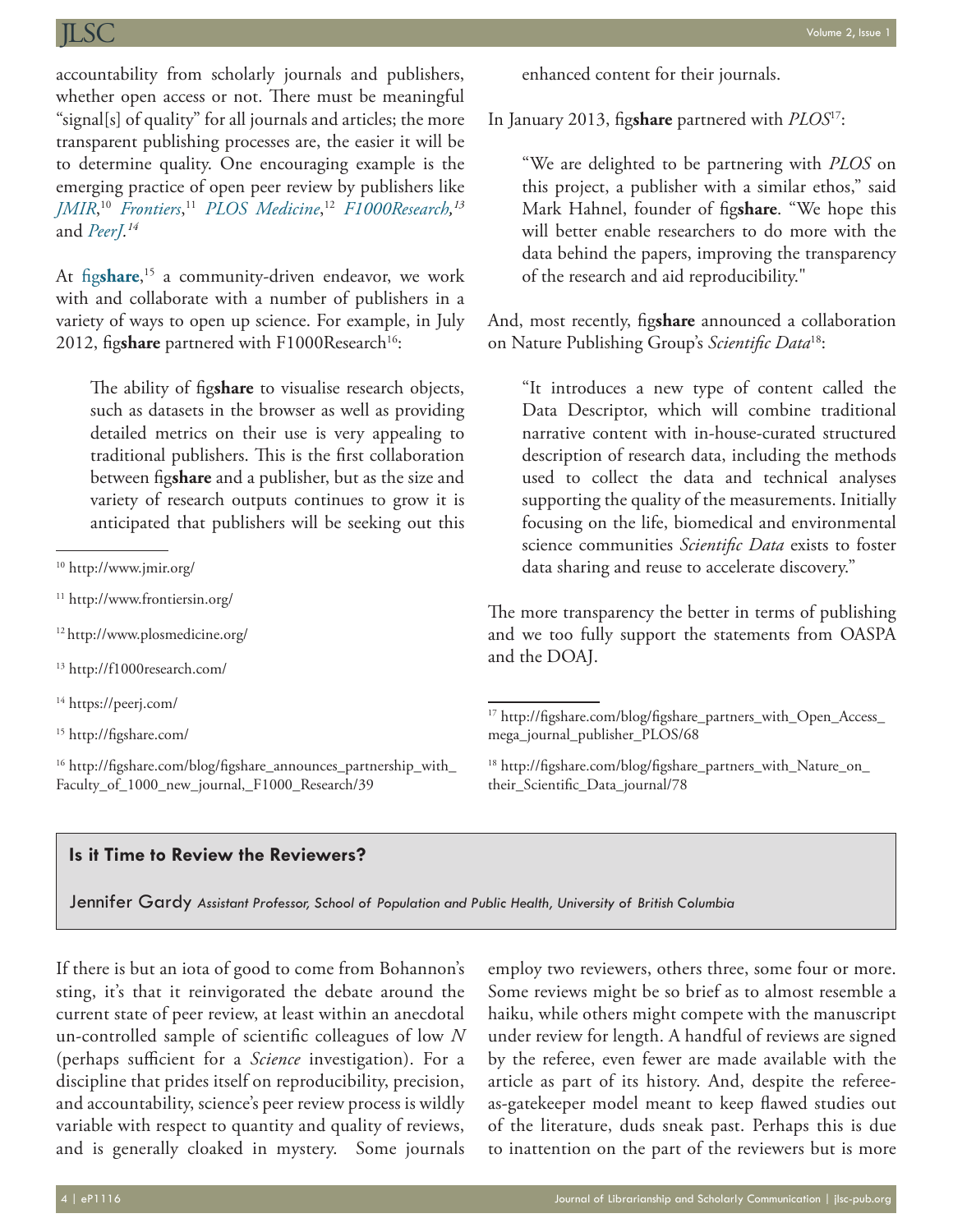

likely reflective of the fact that two or three individuals cannot reasonably be expected to be experts in the breadth of material contained in papers written in the modern atmosphere of team science, where a single work includes analyses spanning multiple disciplines.

Opinions on whither the peer review process should go are as varied as the calibre of reviews themselves. Some have proposed simple changes to the existing system: blinding referees to authors' names to reduce bias, both positive and negative; encouraging referees to sign their reviews, thereby ensuring they treat reviews with the same gravity as other knowledge products they'd sign their name to; or permitting deposition of drafts

in pre-publication repositories like arXiv.org to solicit feedback from the community before submitting a refined manuscript to a peer-reviewed journal. Others support more dramatic reforms, such as rapid peer ratings of technical merit and fit to a given journal, followed by open post-publication commentary from the community, maintained over the lifespan of a published work.

Whatever the solution, virtually every scientist with at least a handful of publications to their name will agree that the system as it currently stands is fundamentally flawed and wildly inconsistent. Were peer review to be peer reviewed, it would almost certainly be rejected.

#### **Stings and Stingers: Was Bohannon on to Something?**

Dorothea Salo *Faculty Associate, School of Library and Information Studies, University of Wisconsin-Madison*

By now, many of us have received emailed come-ons from scammy outfits calling themselves open-access publishers. I don't understand why they bother targeting librarians—we of all people know better!—but target us they do, wasting our time and tarnishing academic librarianship's opinion of gold open access. That would be a mere annoyance rather than an outrage if these same shills didn't also exploit vulnerable populations such as naïve graduate students and new Ph.Ds under publish-or-perish pressure, as well as pollute the open web with pseudo-scholarly trash.

We have thus far responded to scam open-access publishing with educational initiatives. Many are the LibGuides on evaluating publisher quality and selecting a journal to publish in, for example. Ideally, these laudable efforts would starve the scammers of their prey, but that clearly hasn't happened. I'm doubtful it will, redouble our efforts as we may. Part of the problem is that we don't have enough mindshare among our faculty and graduate students to reach and protect them all. Worse, though, is the cognitive load of the evaluation methods we tend to offer. Would-be prey have a simple question, "helpful to my career y/n?" that they want an on-the-spot answer to. Asking them to look at funding, disciplinary spread, peer-review practices, and typography for every single journal under consideration does not help them.

Could we attack the problem from the demand side, trying to starve the scammers of willing readers? Unfortunately, at present this does them no damage whatever, as they do not presently have to prove readership to capture prey. We may hope that the alternative-metrics movement eventually offers a route out of this dilemma, by making more readership proxies more transparent, but we will not be able to rely on alternative metrics until they achieve considerably greater adoption by journals both open and toll-access.

The [Directory of Open Access Journals](http://www.doaj.org/)<sup>1</sup> has taken a step toward easier answers by tightening its inclusion criteria and by instituting a Seal of Approval program. Once DOAJ finishes expelling listings that do not meet the new criteria, we can all feel safer about telling potential prey "if it's not in DOAJ, stay away!" This is progress, but a cursory examination of the new DOAJ criteria shows that they are crediting good practices such as peer review, rather than punishing bad practices such as email spam, falsely-listed editors, and junkety conferences. Moreover, DOAJ covers open-access journals only, not scammy "book" publishers who prey on recent dissertators. Its program simply does not suffice to eliminate all the scammers and scammy practices.

The central irony of DOAJ's new program is that

<sup>1</sup> <http://www.doaj.org/>